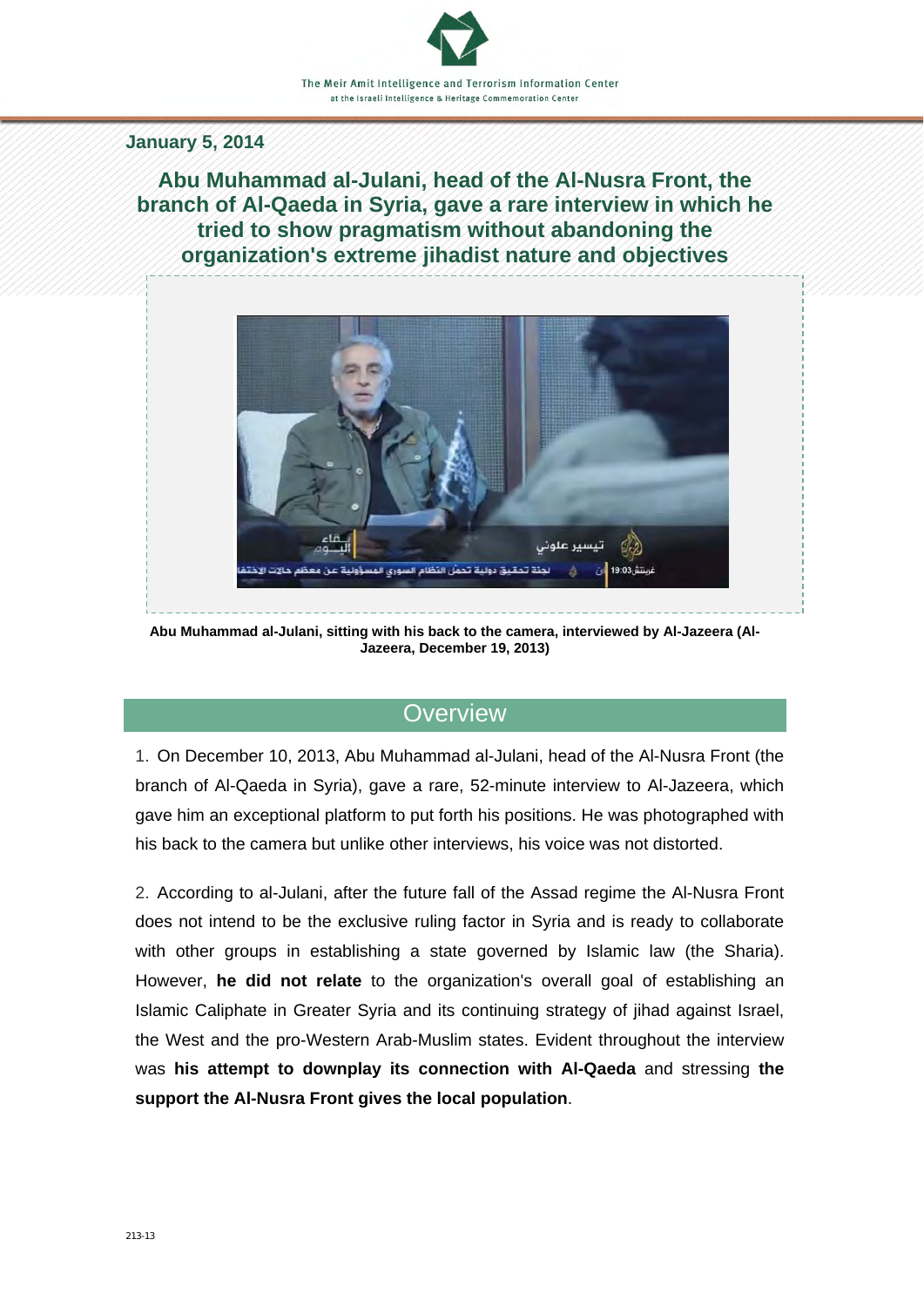3. The unusual interview and its pragmatic tone, targeting viewers in Syria and throughout the Arab-Muslim world, were **meant primarily to establish the Al-Nusra Front as a legitimate factor within the Syrian population and rebel organizations without abandoning its true long-range objectives, which it plans to carry out in stages**. The organization's tactical flexibility is also meant **to distinguish it from its competitor, the Islamic State in Iraq and Greater Syria (the Islamic State**). The Islamic State's approach is more rigid and violent towards the local population and other rebel networks. It was also meant as a response to Hezbollah's frequent accusations against the Al-Qaeda-affiliated organizations, which are called *takfirs*. 1

4. In effect, **the Al-Nusra Front considers it very important to support the population and to establish a governmental alternative to the Syrian regime** in the regions controlled by the rebels, the so-called "liberated zones." To bring aid to the local residents more efficiently and to operate public services, the Al-Nusra Front established designated bodies called "the Sharia authority." **They distribute food, clothing, blankets and basic necessities, and also operate legal, policing, educational and health services** (See Appendix). Western correspondents who visited the "liberated zones" reported that in most cases the local population was satisfied and that life had returned to normal after the Syrian regime in their areas had collapsed.



**The first picture taken and claimed to be of al-Julani, issued on December 27, 2013, by "senior Iraqi intelligence officials." It is unknown when it was taken. According to the Iraqis, the picture was published following the detention of Al-Qaeda operatives in Iraq (Al-Safir, December 27, 2013). Whether or not it is actually a picture of al-Julani remains to be verified.** 

<sup>1</sup> Groups or individual Muslims labeled as infidels for not embracing the radical interpretation of Islam.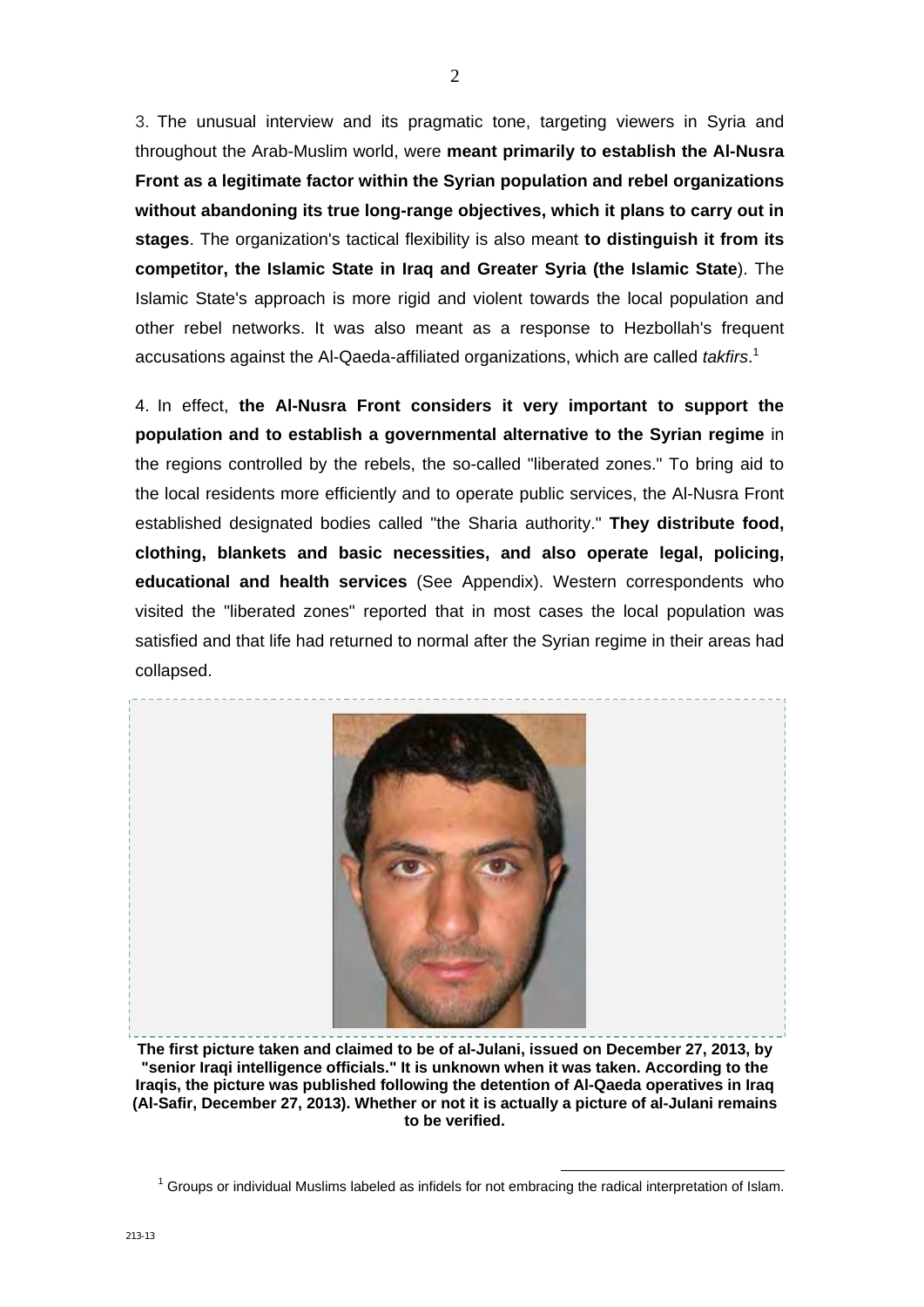# The Main Points of the Interview

5. The following were the main issues of the Al-Jazeera interview with al-Julani:

a. **The establishment of the organization**: The Al-Nusra Front was created as a result of the war in Afghanistan and by the activities of Muslim clerics who promoted jihad. Its first nucleus was composed of seven or eight operatives, most of them of Syrian extraction, **who went to Syria from Iraq in August 2011**. They began carrying out attacks, first in Damascus and later in other areas. They had three main types of targets: branches of Syrian security, the Syrian army and the heads of the Syria regime. The first attack was on December 27, 2011, against the Syrian national security service.

b. **The regime after the fall of Assad**: After the fall of the Assad regime the Al-Nusra Front does not plan to be the only ruling factor, but is ready to include other groups in the regime ("We do not intend to rule, the Sharia of Allah [Islamic law] will rule."). Currently the organization is consulting with Muslim clerics regarding the nature of the future regime. **In any case, the country will be governed by the laws of the Sharia**. According to al-Juliani, that is the common goal of all the rebel organizations and the civilians in Syrian regime..

c. **Links with Al-Qaeda**: Asked about the Al-Nusra Front's links with **Al-Qaeda, al-Julani played down the connection with Al-Qaeda and represented it as only "an ideological connection."** He admitted that there had been a dispute between his organization and the Islamic State (the branch of Al-Qaeda in Iraq from which the Al-Nusra Front was established), but it had been settled by Al-Qaeda leader Ayman al-Zawahiri, who "ruled what he ruled." Al-Julani claimed that the dispute had been blown out of proportion by the global media and the Internet.

d. **The struggle in Syria**: According to al-Julani, for three thousand years regional forces have struggled to gain control of the area. Syria is the cradle of human civilization and lies in a particularly sensitive regional and international location. He added that the **struggle in Syria was essentially sectarian** [that is, between Sunnis and Shi'ites/Alawites]. The Alawite regime rules the entire country and "sacrificed the Sunni majority to the Jews and the international community," which want to preserve the Assad regime.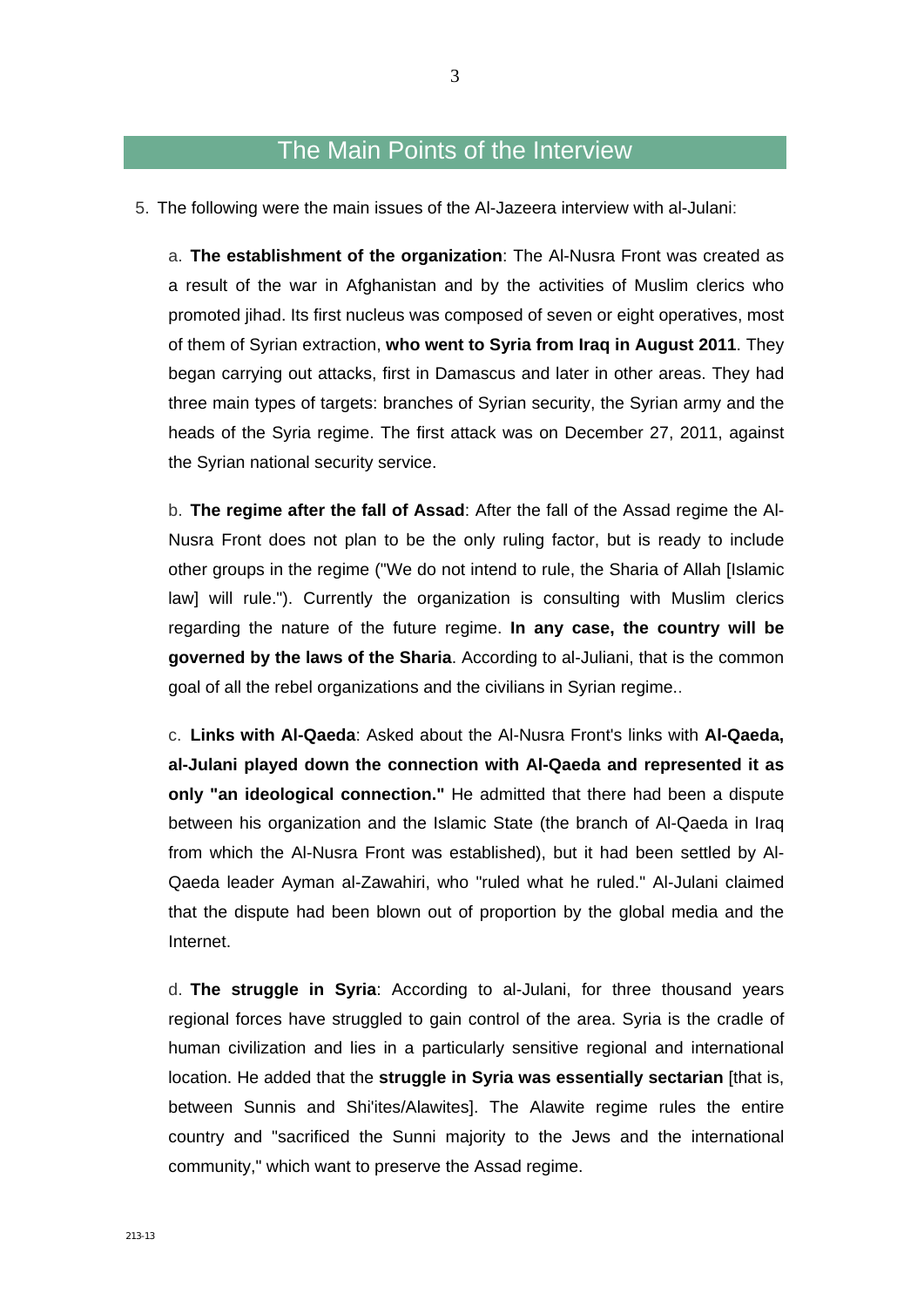e. **The organization's mechanism for civilian rule**: The Al-Nusra Front established local **Sharia authorities** in the areas it rules and they include a number of clerics who decide matters of Islamic law. Every local authority is divided into departments according to the sphere of its activity (military law, civilian law, personal standing). Every Sharia authority is also responsible for the local civilian infrastructure (electricity, water, flour mills). Following the takeover of the oil fields, administrations for oil were also established. In addition, the organization operates hospitals and clinics. Sharia authorities were established in **northern Syria and to a certain extent in Aleppo.**<sup>2</sup> In the upcoming months they will begin operating in **Idlib, Hama and the suburbs of Latakia**.

f. **The Geneva Conference**: Al-Julani was critical of the Geneva Conference, claiming that it was at attempt made by the international community to pump life into the Assad regime. He said it would lead to replacing Assad with a ruler acceptable to the international community and Israel, and that in effect the Alawite regime would be preserved. **The future of Syria's minorities**: Asked about Syria's minorities, al-Julani evaded clarifying his true position. He said only that every society had its minority communities and according to the laws of Islam they had both rights and obligations, which would be dealt with in light of the laws of the Sharia. Asked if the Al-Nusra Front would allow their blood to be spilled, he said that Allah had created both the infidels and the true believers and the definition of infidel would be determined according to the principles of the Sharia. He added that only senior clerics had the authority to determine the infidel status of an individual or a group.

g. **The trickling of the war into Lebanon**: Hezbollah's admission that it was fighting in Syria in support of the Assad regime led the Al-Nusra Front to intervene in Lebanon for the sake of the Sunnis living there. Al-Julani said that it was "stupidity" on the part of Hezbollah to intervene in the fighting in Syria **because that had paved the way for the Al-Nusra Front to enter Lebanon** [i.e., al-Julani admitted that the Al-Nusra Front was involved in terrorist acts in Lebanon].

h. **The trickling of the war into Lebanon**: Hezbollah's admission that it was fighting in Syria in support of the Assad regime led the Al-Nusra Front to

 $^2$  The Lebanese daily newspaper Al-Akhbar reported that on November 10, 2012, the Al-Nusra Front had established a Sharia authority in Aleppo. The Sharia authority deals with enforcing law and order and providing local residents with services. It also collected taxes and enforced Islamization on the city (Al-Akhbar, December 28, 2012).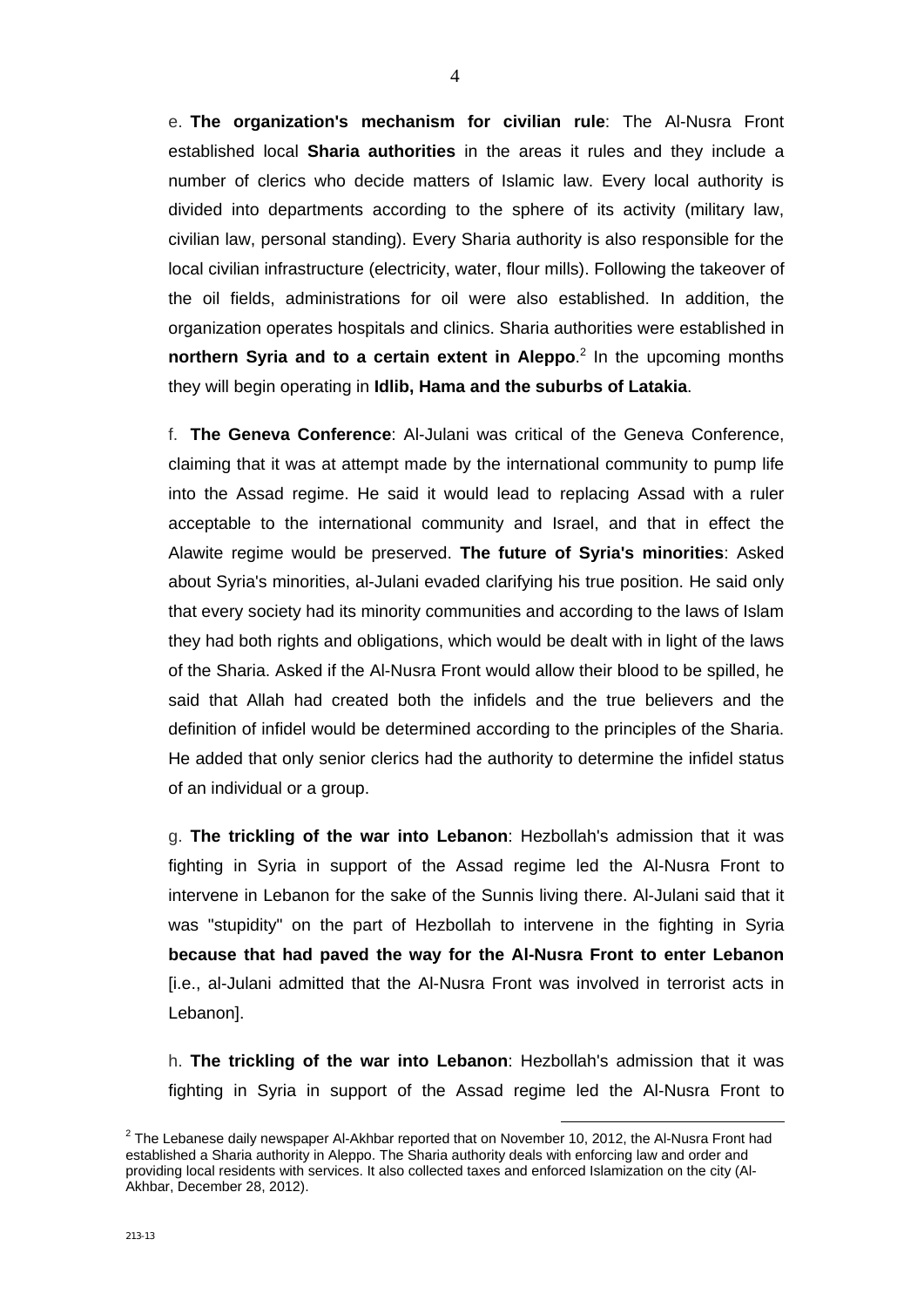intervene in Lebanon for the sake of the Sunnis living there. Al-Julani said that it was "stupidity" on the part of Hezbollah to intervene in the fighting in Syria **because that had paved the way for the Al-Nusra Front to enter Lebanon** [i.e., al-Julani admitted that the Al-Nusra Front was involved in terrorist acts in Lebanon].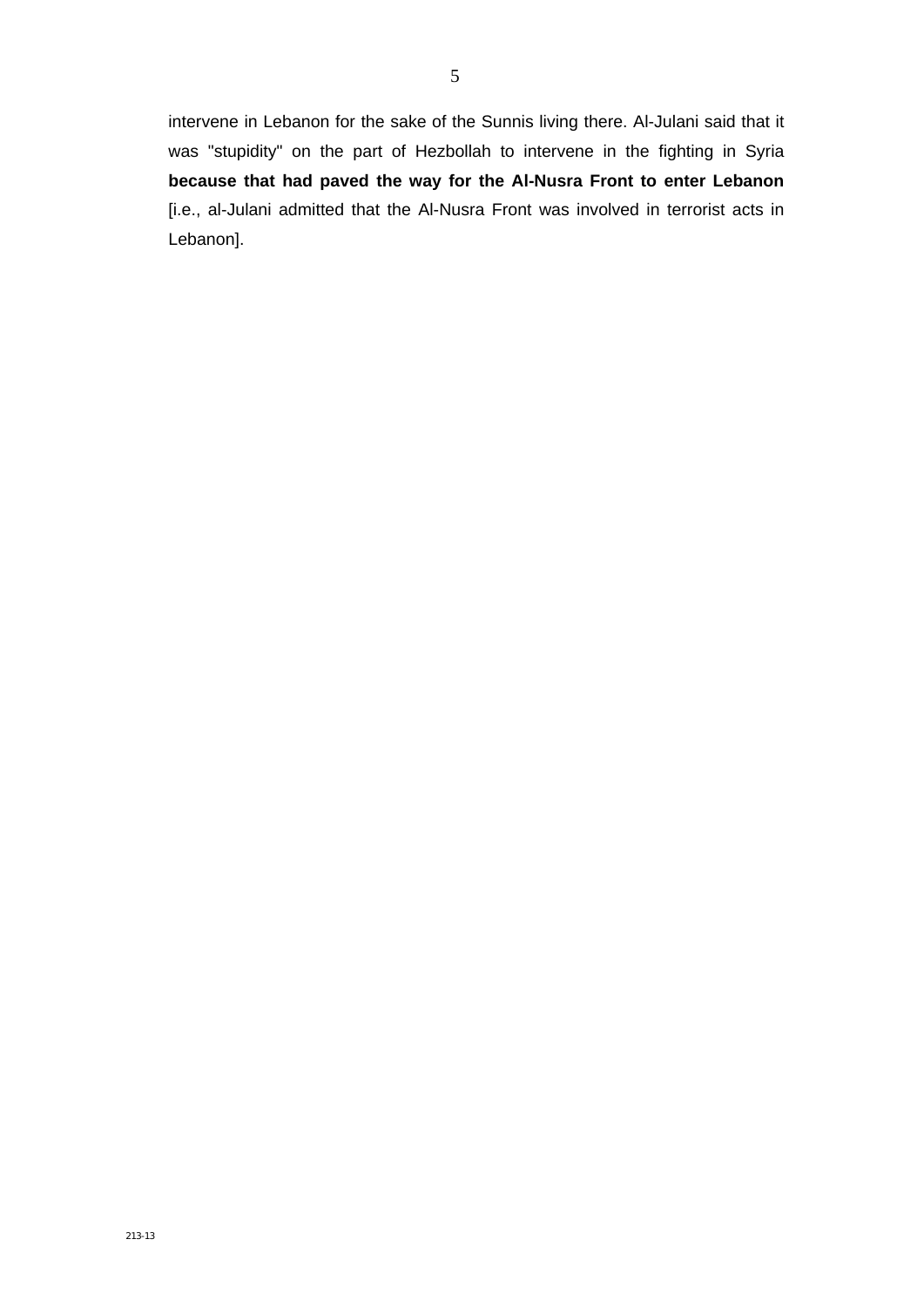## **The Al-Nusra Front and Other Jihadist and Rebel Organizations Fill the Governmental Vacuum**<sup>3</sup>

1. **Broad swaths of northern and eastern Syria where the Sunni population lives have fallen to the rebels and become known as "liberated zones" where the central Syrian regime is not longer sovereign**, (or where it finds it difficult to enforce its sovereignty). The main provinces involved are Deir al-Zour, Al-Hasakeh, Al-Raqua, Aleppo and Idlib. The resulting vacuum was filled by **the Islamic State (which enjoys the affluence of eastern Syria), the Al-Nusra Front and other rebel organizations**. The organizations affiliated with Al-Qaeda sometimes collaborate with the Free Syrian Army and nationalist rebel organizations, most of whose position is weak and which cannot create an effective governmental alternative to the Syrian regime which collapsed in their region.



**Map of the Syrian provinces (Umich.edu website)** 

2. The "liberated zones" often suffer from a lack of food and other basic necessities, and vital services do not function. In some instances the situation is the result of the collapse of national institutions, and in others of the fierce fighting which prevents supplies from reaching civilians. In the various battle zones civilians find themselves trapped between the forces of the Syrian regime and the rebel militias, including the Al-Nusra Front. Civilian distress is relieved through mechanisms organized by the

<sup>&</sup>lt;sup>3</sup> For further information see the September 17, 2013 bulletin "he Al-Nusra Front (Jabhat al-Nusra) is an Al-Qaeda Salafist-jihadi network, prominent in the rebel organizations in Syria."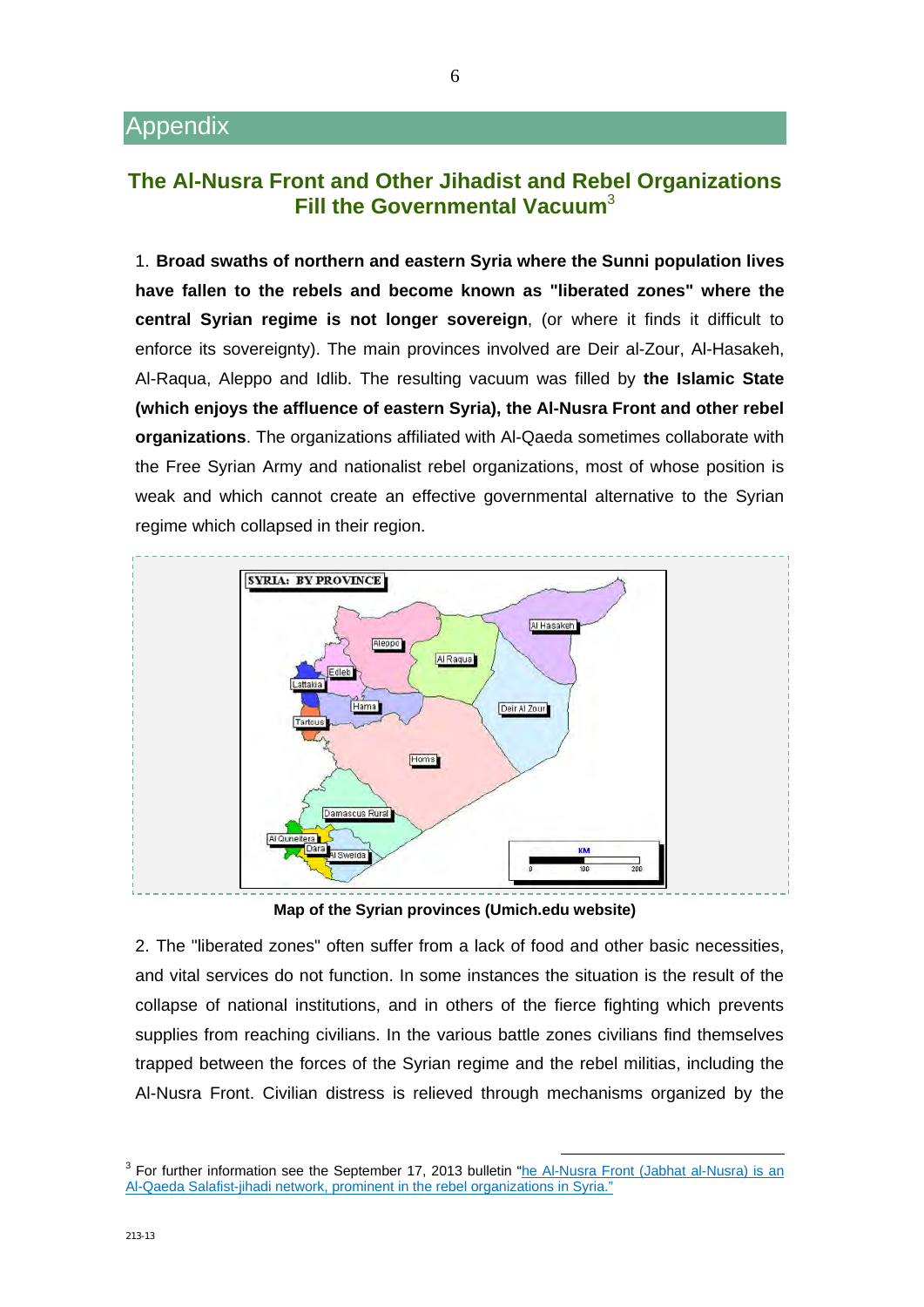rebels and by ad hoc arrangements making it possible to bring humanitarian aid to trapped civilians.<sup>4</sup>

3. **For the Al-Nusra Front and other jihadist organizations, it is important to establish a governmental alternative in the "liberated zones" by providing aid to the civilian population**, which they regard as a way of acquiring local support. Early on (January 24, 2012), Abu Muhammad al-Julani issued a video announcing the establishment of the Al-Nusra Front, in which he called on his supporters to protect the civilians, arrange a legal system to settle disputes and provide fuel, medicine and other necessities. The Al-Nusra Front's intensive governmental activity required a substantial financial investment, which proved **it could also be turned to profit**.

3. To establish a governing alternative to the Syrian administration and to acquire the support of the local populations which came under their rule, **the Al-Nusra Front and other rebel organizations took various governmental functions upon themselves**. They distribute vital food products, impose a common Islamic legal system, enforce the law and bring order and security. In some zones they have managed to overcome the local anarchy and chaos and have restored a certain measure of law and order, sufficient (so far) to serve as an alternative for the previous regime. Western correspondents who visited to the "liberated zones" reported that in most cases the local population was satisfied. However, in other locations complaints were heard and the local residents protested the extremist type of Islam practiced by the rebel organizations and the rigid governing methods of the Islamists. In our assessment, at this stage the complaints and protests are not enough to seriously challenge the Al-Nusra Front and its allies. **In some of the "liberated zones" the Al-Nusra Front's Sharia authority oversees the distribution of supplies**.

4. **In northern and eastern Syria the Al-Nusra Front succeeded in taking control of vital sectors of the governmental infrastructure**, including oil fields, oil and gas pipelines, dams, power stations and grain silos. The organization exploits its control by providing aid to the population and by paying salaries and purchasing weapons for its forces. Particularly profitable are **the oil fields in eastern Syria,** whose products are marketed to the Syrian regime by means of silent agreements which **bring the Al-Nusra Front a large monthly income**. It was also reported that the Al-Nusra Front

<sup>4</sup> For example, an arrangement in Aleppo between Syrian regime forces and the rebel militias for trucks carrying food to enter the city, which was besieged by the militias. The first shipment reached the city via the Damascus-Aleppo road after the rebels opened it. It was reported that additional shipments were supposed to arrive (Al-Safir, Lebanon, and DamasPost, July 15, 2013). The Syrian regime accused "rebels" from Aleppo, among them operatives belonging to the Islamic State, of preventing the food from being delivered to the western side of the city (Al-Watan, July 15, 2013).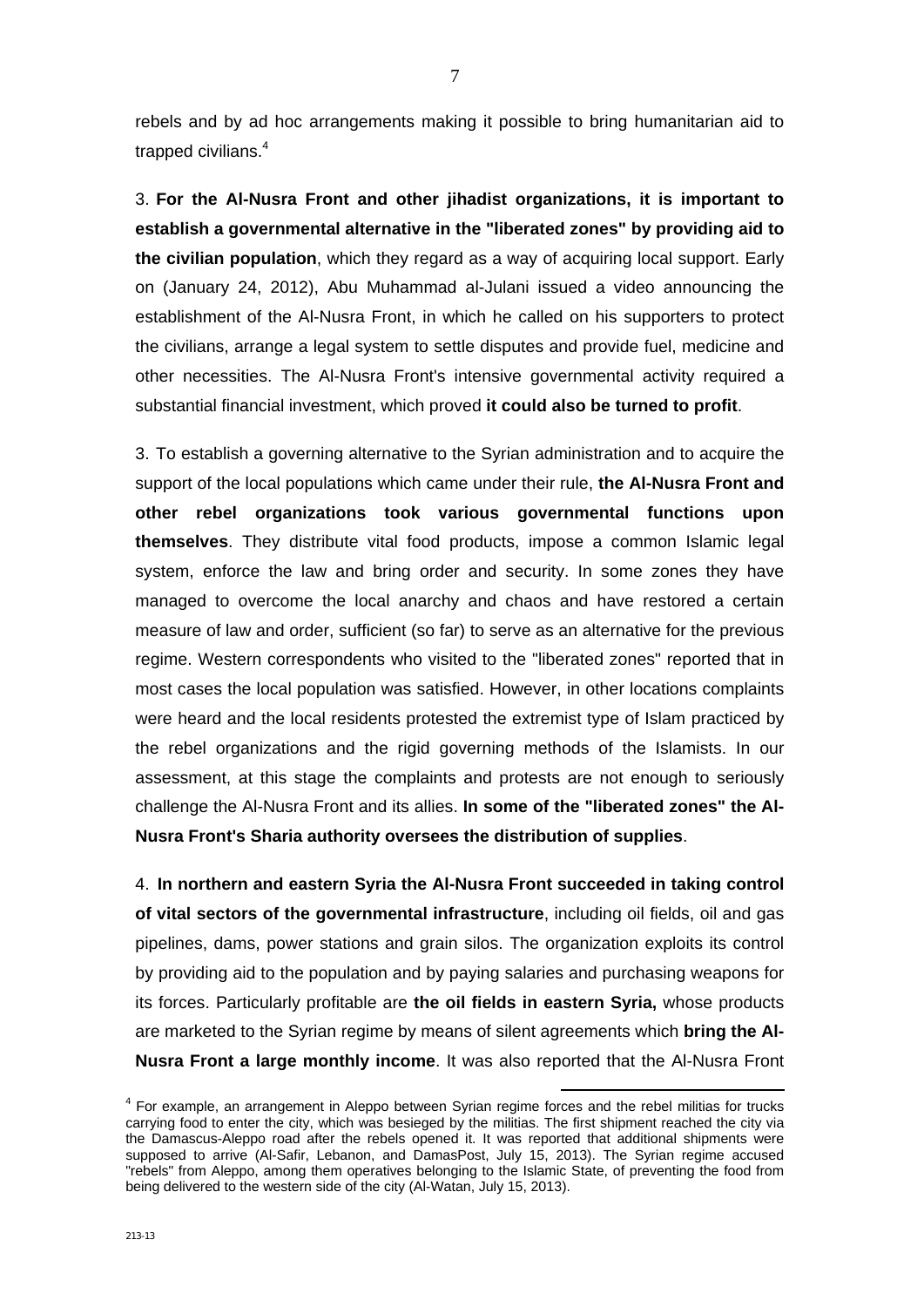itself produces fuel in improvised refineries and markets it to northern Syria and Turkey, and the profit from the sales also support the organization's growing strength. Members of the Free Syrian Army and Al-Nusra Front operatives recently claimed that on November 23, 2013, they took over the Al-Omar oil field in Deir al-Zour.<sup>5</sup>

5. At this stage it would seem that in most regions the Al-Nusra Front and its allies **have won the support of the local population**. That was done by restoring order and security, rehabilitating the infrastructure, distributing food and acting pragmatically in daily life, in most cases. The Al-Nusra Front is characterized by pragmatic behavior more than the Islamic State. That has been manifested by not imposing the harsh punishments of Islamic religious law and not enforcing its more brutal aspects. However, it would also seem that while they so far remain covert, **there are fundamental contradictions between Al-Qaeda-affiliated organizations and other rebel organizations,** between the desire to impose radical Islamic rule and the slogans of freedom and liberty for which some of the opposition groups are fighting. **Those fundamental contradictions are liable to become rise to the surface and erode** the population's support for the Al-Nusra Front and other jihadist organizations as the Assad regime weakens, and **harm the common denominator which at this point unites all the rival factions**.

<sup>&</sup>lt;sup>5</sup> For further information see the December 3, 2013 bulletin <u>"Operatives from the Al-Nusra Front, Al-</u> [Qaeda's branch in Syria, together with other rebel organizations, have taken over the large oil field in Deir](http://www.terrorism-info.org.il/en/article/20599)  ez-Zor."